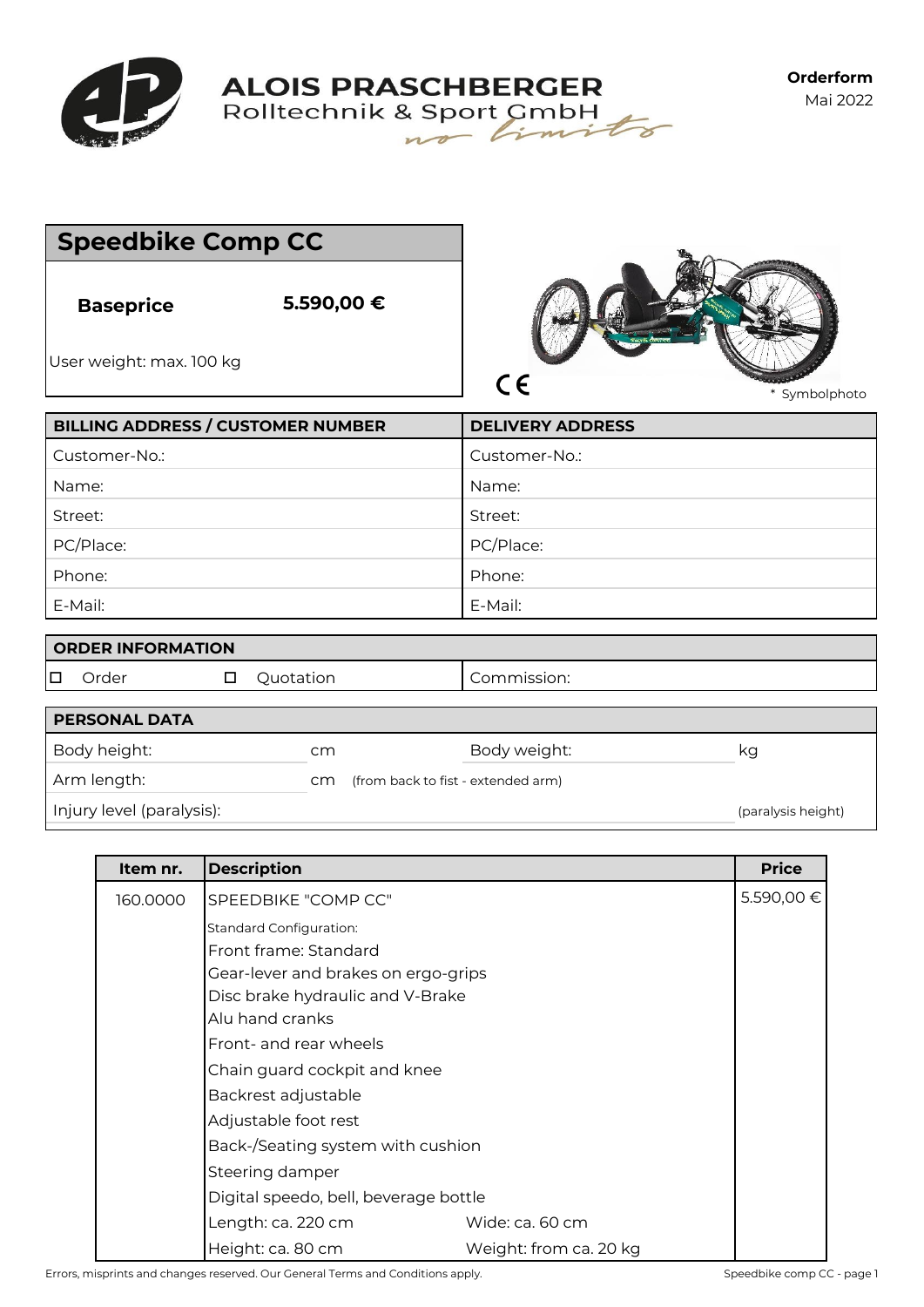| Item                          | <b>Description</b>                                                             |        | <b>Price</b>         |  |
|-------------------------------|--------------------------------------------------------------------------------|--------|----------------------|--|
| <b>CRANKS</b>                 |                                                                                |        |                      |  |
|                               | Crank length 175 mm, Crank width (measured from the middle of the handle grip) |        |                      |  |
| ABIKE.001                     | Width 440 - 520 mm                                                             | □      | ш                    |  |
| ABIKE.002                     | Width 540 - 620 mm                                                             | $\Box$ | $\bullet$            |  |
| ABIKE.003                     | Customized cranks (width, length)                                              | $\Box$ | 280,00€              |  |
|                               |                                                                                |        |                      |  |
| <b>ERGO-GRIP</b><br>ABIKE.004 | $\varnothing$ 22 mm                                                            | □      | ш                    |  |
|                               | $\phi$ 25 mm                                                                   | $\Box$ | $\bullet$            |  |
| ABIKE.005<br>ABIKE.006        | ø 30 mm                                                                        | $\Box$ |                      |  |
| ABIKE.007                     | Quad-handles                                                                   | $\Box$ | 27,50 €/pc           |  |
| ABIKE.008                     | Hand rest                                                                      | $\Box$ | 27,50 € / pc         |  |
|                               |                                                                                |        |                      |  |
|                               | <b>STEERING DAMPER</b>                                                         |        |                      |  |
| ABIKE.009                     | Rubber-damper Soft                                                             | $\Box$ | $\bullet$            |  |
| ABIKE.010                     | Rubber-damper Hard                                                             | $\Box$ | п                    |  |
| <b>REAR FRAME</b>             |                                                                                |        |                      |  |
| ABIKE.012                     | Standard                                                                       | □      | $\bullet$            |  |
| ABIKE.013                     | Hydraulic disc brake on both rear wheels                                       | $\Box$ | 575,00€              |  |
|                               | Model "Suspension", rear frame with suspension                                 |        |                      |  |
| ABIKE.014                     | and hydraulic disc brakes on both rear wheels                                  | □      | 1590,00€             |  |
|                               |                                                                                |        |                      |  |
| <b>WHEEL</b>                  |                                                                                |        |                      |  |
| ABIKE.015                     | 26" (559)                                                                      | $\Box$ | $\bullet$<br>120,00€ |  |
| ABIKE.016                     | 27,5" (584)                                                                    | □      |                      |  |
| <b>REAR WHEELS</b>            |                                                                                |        |                      |  |
|                               | <b>Camber of wheels:</b>                                                       |        |                      |  |
| ABIKE.026                     | $0^{\circ}$                                                                    | □      | п                    |  |
| ABIKE.027                     | $3^{\circ}$                                                                    | □      | ш                    |  |
| ABIKE.028                     | $6^{\circ}$                                                                    | □      |                      |  |
| ABIKE.029                     | $9^{\circ}$                                                                    | □      | $\bullet$            |  |
| ABIKE.030                     | $12^{\circ}$                                                                   | $\Box$ | $\blacksquare$       |  |
|                               | Camber of wheels for disc brake on rear wheels:                                |        |                      |  |
| ABIKE.031                     | $0^{\circ}$                                                                    | $\Box$ | $\blacksquare$       |  |
| ABIKE.032                     | $6^{\circ}$                                                                    | $\Box$ | $\blacksquare$       |  |
| ABIKE.033                     | $\overline{9}$ $\circ$                                                         | $\Box$ | $\bullet$            |  |
| <b>Axis</b>                   |                                                                                |        |                      |  |
| ABIKE.034                     | Quick release axle                                                             | ப      |                      |  |
| ABIKE.035                     | Threaded axis                                                                  | $\Box$ | 120,00€              |  |
| <b>TYRES</b>                  |                                                                                |        |                      |  |
| AREIF.001                     | Schwalbe - Mountain-Bike tyres                                                 | □      | $\bullet$            |  |
| AREIF.002                     | Schwalbe - Marathon Plus flatless 1"                                           | $\Box$ | 119,00€              |  |
| AREIF.003                     | Schwalbe - Marathon Plus flatless 1 3/8"                                       | $\Box$ | 119,00€              |  |
| AREIF.004                     | Schwalbe - Hurricane                                                           | □      | $\blacksquare$       |  |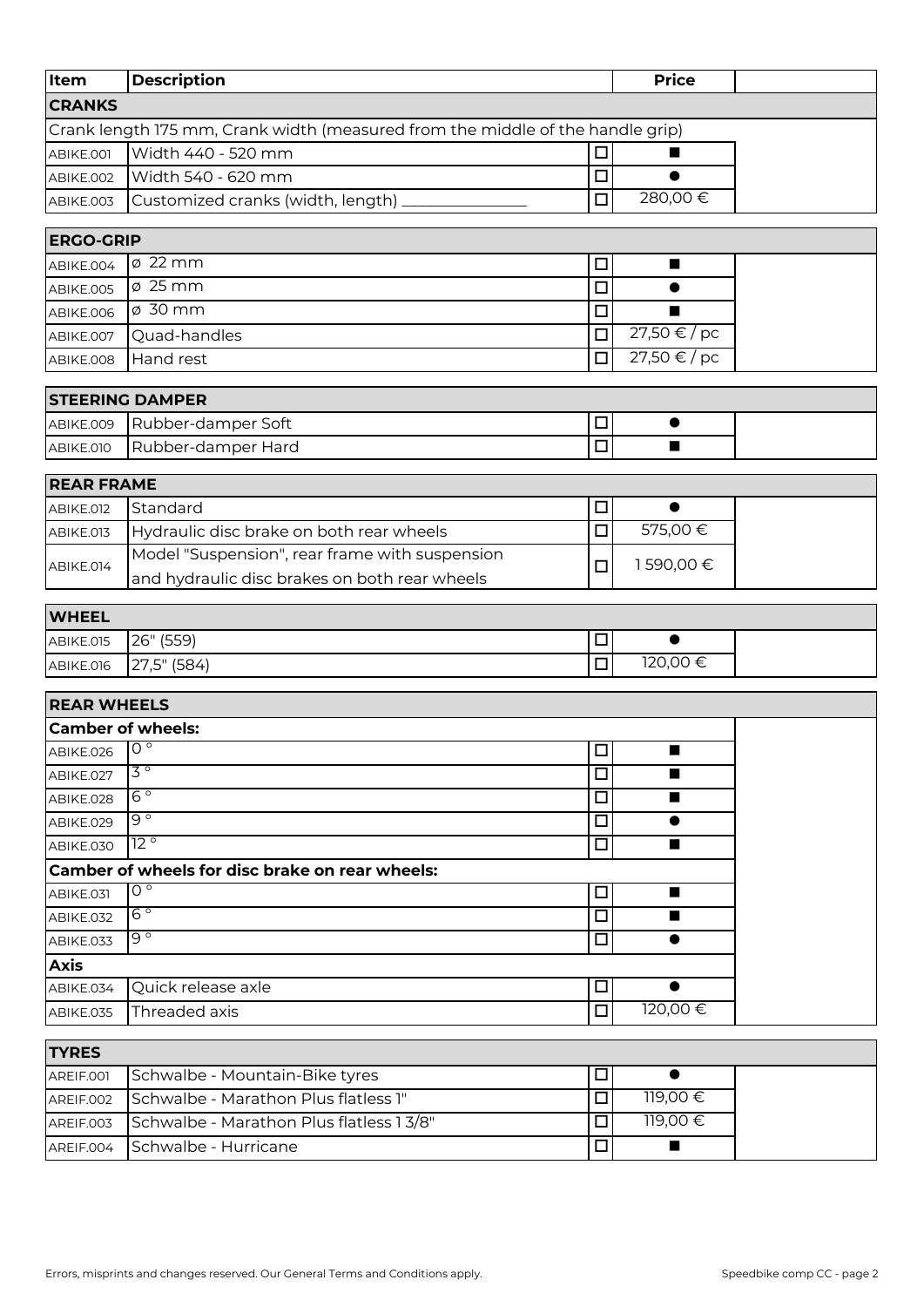| Item                 | <b>Description</b>                                                        |                      | <b>Price</b> |            |      |
|----------------------|---------------------------------------------------------------------------|----------------------|--------------|------------|------|
| <b>FRAME COLOURS</b> |                                                                           |                      |              |            |      |
| AFARB.001            | White                                                                     | $\Box$               | $\bullet$    | <b>RAL</b> | 9016 |
| AFARB.002            | <b>Black matt</b>                                                         | $\overline{\Box}$    | $\bullet$    | <b>RAL</b> | 9005 |
| AFARB.003            | <b>Black gloss</b>                                                        | $\Box$               | 155,00€      | RAL        | 9005 |
| AFARB.004            | <b>Black textured</b>                                                     | $\Box$               | 155,00€      |            |      |
| AFARB.005            | Yellow                                                                    | $\Box$               | 155,00€      | <b>RAL</b> | 1023 |
| AFARB.006            | Orange                                                                    | $\Box$               | 155,00€      | <b>RAL</b> | 2004 |
| AFARB.007            | Signal red                                                                | $\Box$               | 155,00€      | <b>RAL</b> | 3001 |
| AFARB.008            | Ruby                                                                      | $\Box$               | 155,00€      | <b>RAL</b> | 3003 |
| AFARB.009            | Heather violet                                                            | $\Box$               | 155,00€      | RAL        | 4003 |
| AFARB.010            | Signal violet                                                             | □                    | 155,00€      | <b>RAL</b> | 4008 |
| AFARB.011            | Light blue                                                                | $\Box$               | 155,00€      | <b>RAL</b> | 5012 |
| AFARB.012            | <b>Blue</b>                                                               | $\Box$               | 155,00€      | <b>RAL</b> | 5017 |
| AFARB.013            | Night blue                                                                | $\Box$               | 155,00€      | <b>RAL</b> | 5022 |
| AFARB.014            | Emerald green                                                             | $\Box$               | 155,00€      | <b>RAL</b> | 6001 |
| AFARB.015            | Yellow green                                                              | $\overline{\square}$ | 155,00€      | <b>RAL</b> | 6018 |
| AFARB.016            | Olivgrey                                                                  | $\Box$               | 155,00€      | <b>RAL</b> | 7002 |
| AFARB.017            | Slate grey                                                                | □                    | 155,00€      | RAL        | 7015 |
| AFARB.018            | Glimmergrey textured                                                      | $\Box$               | 155,00€      |            |      |
| AFARB.019            | Silver metallic                                                           | □                    | 155,00€      |            |      |
|                      | Twin-tone colouring:                                                      |                      |              |            |      |
| AFARB.020            | Front- and rearframe, chainguard knee and cockpit                         | $\Box$               | 350,00€      |            |      |
| <b>BACK REST</b>     |                                                                           |                      |              |            |      |
| ABIKE.038            | Standard (Steeltube)                                                      | $\Box$               | $\bullet$    |            |      |
| ABIKE.039            | Carbon-fibre, ergonomic                                                   | $\Box$               | 429,00€      |            |      |
|                      | <b>COCKPIT-CHAIN PROTECTION</b>                                           |                      |              |            |      |
| ABIKE.040            | Aluminium, black coated                                                   | $\Box$               |              |            |      |
| <b>GEAR SHIFT</b>    |                                                                           |                      |              |            |      |
|                      | (Change gears and use the brakes without taking your hands off the grips) |                      |              |            |      |
|                      | ASCHAL.001 Shimano 30-gear (with Bafang-Motor, Shimano 1x11)              | $\Box$               | $\bullet$    |            |      |
|                      | ASCHAL.002 Shimano XT Di2 2x11, electronic                                | □                    | 1750,00€     |            |      |
|                      | ASCHAL.003 Shimano XT Di2 1x11, electronic (Bafang-Motor)                 | □                    | 1350,00€     |            |      |
|                      | ASCHAL.004 Shimano 8-gear hub (with back-pedal brake)                     | □                    | ■            |            |      |
|                      | ASCHAL.005 Rohloff 14-gear hub                                            | $\Box$               | 1070,00€     |            |      |
|                      | Shimano Alfine 11x, hub-gear, manually                                    |                      | 390,00€      |            |      |
| ASCHAL.006           | (not possible with Bafang 48/52)                                          | $\Box$               |              |            |      |
| ASCHAL.007           | Shimano Alfine Di2 11x, hub-gear, electronic                              | $\Box$               | 1050,00€     |            |      |
|                      | (not possible with Bafang 48/52)                                          |                      |              |            |      |
| ASCHAL.008           | SRAM GX Eagle AXS 1x12, electronic<br>(cassette XG 1275, hub SRAM 900)    | $\Box$               | 1150,00€     |            |      |

SRAM XX1 Eagle AXS 1x12, electronic (cassette XG 1299, hub SRAM 900)

ASCHAL.009

 $\Box$  1 950,00 €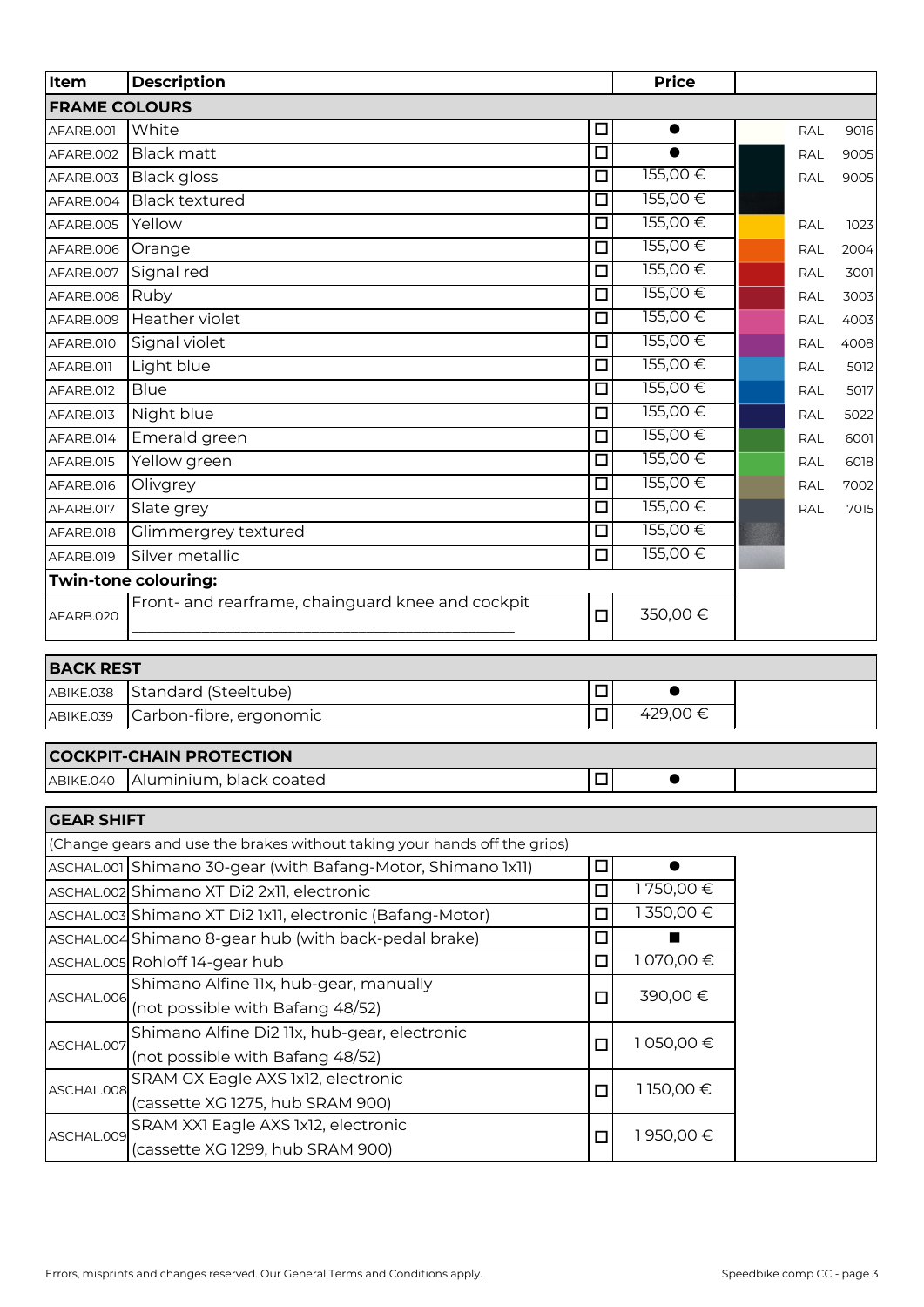| <b>I</b> tem               | <b>Description</b><br><b>Price</b>        |   |         |  |
|----------------------------|-------------------------------------------|---|---------|--|
| <b>SEAT COVER</b>          |                                           |   |         |  |
| seat cushion and back rest |                                           |   |         |  |
|                            | ABIKE.044 Standard-nylon, water-repellend | □ |         |  |
|                            | ABIKE.045 Breathable                      |   | 72,00 € |  |

## **Speedbike Comp CC - ACCESSORIES**

|                  | <b>ELECTRO MOTOR + BATTERY</b>                                                                                                                                                   |        |            |  |
|------------------|----------------------------------------------------------------------------------------------------------------------------------------------------------------------------------|--------|------------|--|
|                  | Electric motor Kit "Power Bike" (gear-motor)                                                                                                                                     |        |            |  |
| <b>PB001</b>     | Output: 350 watt, battery: 36 V / 17 Ah                                                                                                                                          | $\Box$ | 1540,00€   |  |
| <b>PB020</b>     | Output: 350 watt, battery: 36 V / 24,5 Ah                                                                                                                                        | $\Box$ | 1683,00€   |  |
|                  | Electric motor Kit "Bafang", with USB socket, display DCP18                                                                                                                      |        |            |  |
|                  | switch identification, thumb gas throttle, chain ring Z34, crank width:                                                                                                          |        |            |  |
|                  | 560 mm, not allowed in the area of the STVO (check national laws)                                                                                                                |        |            |  |
|                  | BAF.BBS0248   Model: BBS 02, 48 V, output: 500 W, battery 840 Wh                                                                                                                 | □      | 1820,00€   |  |
|                  | BAF.BBSHD48 Model: BBS Hd, 48 V, output: 1000 W, battery 840 Wh                                                                                                                  | $\Box$ | 1990,00€   |  |
| BAF.BBSHD52      | Model: BBS Hd, 52 V, output: 1600 W,<br>160 Nm, battery 728 Wh                                                                                                                   | $\Box$ | 2 300,00 € |  |
|                  | 2nd accessory battery, Li-Ion, plastic housing, black, incl. charger                                                                                                             |        |            |  |
| BAT.36.17        | 36V / 17 Ah (612 Wh) (loose, not mounted)                                                                                                                                        | □      | 631,00 €   |  |
| BAT.36.17.M      | 36V / 17 Ah (612 Wh) (mounted incl. bracket)                                                                                                                                     | □      | 855,00€    |  |
| BAT.36.24        | 36V / 24,5 Ah (882 Wh) (loose, not mounted)                                                                                                                                      | $\Box$ | 774,00€    |  |
|                  | BAT.36.24.M 36V / 24,5 Ah (882 Wh) (mounted incl. bracket)                                                                                                                       | $\Box$ | 998,00€    |  |
| BAT.48.17        | 48V / 17 Ah (816 Wh) (loose, not mounted)                                                                                                                                        | $\Box$ | 709,00€    |  |
| BAT.48.17.M      | 48V / 17 Ah (816 Wh) (mounted incl. bracket)                                                                                                                                     | □      | 933,00€    |  |
| BAT.52.14        | 52V / 14 Ah (728 Wh) (loose, not mounted)                                                                                                                                        | $\Box$ | 709,00€    |  |
| BAT.52.14.M      | 52V / 14 Ah (728 Wh) (mounted incl. bracket)                                                                                                                                     | $\Box$ | 933,00€    |  |
| <b>BAT.52.17</b> | 52V / 17 Ah (884 Wh) (loose, not mounted)                                                                                                                                        | $\Box$ | 808,00€    |  |
| BAT.52.17.M      | 52V / 17 Ah (884 Wh) (mounted incl. bracket)                                                                                                                                     | $\Box$ | 1032,00€   |  |
| BAT.L36          | Charger for battery 36 V                                                                                                                                                         | $\Box$ | 66,00€     |  |
| BAT.L48          | Charger for battery 48 V                                                                                                                                                         | $\Box$ | 66,00€     |  |
| BAT.L52          | Charger for battery 52 V                                                                                                                                                         | $\Box$ | 66,00€     |  |
| <b>PB019</b>     | Battery Converter for 2x 36V Battery electronic<br>incl. bag                                                                                                                     | $\Box$ | 108,00€    |  |
| <b>PB018</b>     | Battery Converter for 2x 36V Battery manual<br>incl. bag                                                                                                                         | $\Box$ | 108,00€    |  |
| SCHACH101        | Electric motor Kit "Schachner"<br>model: mid-engine MM15, WITH BACK-PEDAL-BRAKE<br>output: 250 watt, battery: 36 V / 10,4 Ah<br>(only in combination connection with 8-gear-hub) | $\Box$ | 1590,00€   |  |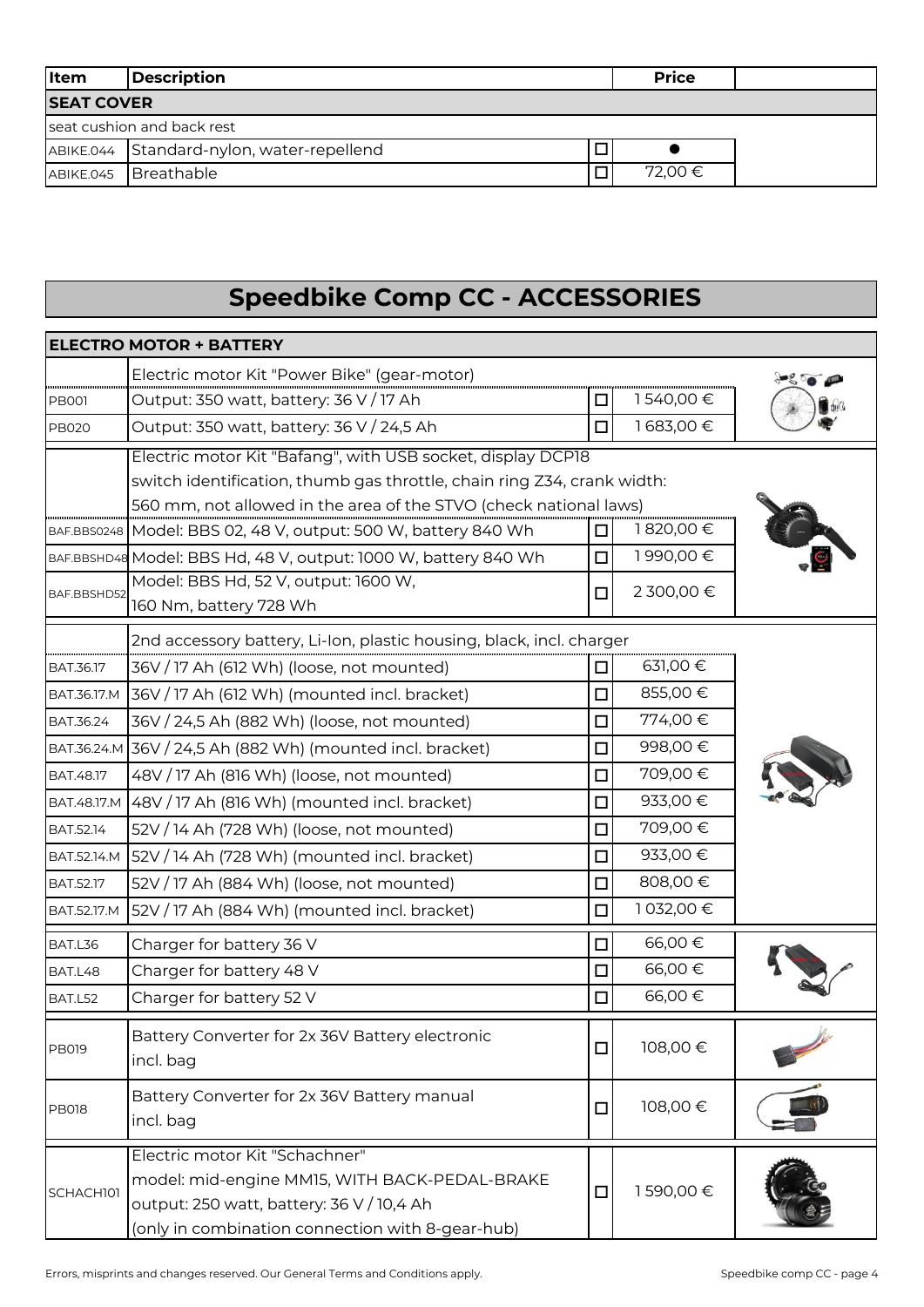| Item               | <b>Description</b>                                                                                                                  |        | <b>Price</b> |        |
|--------------------|-------------------------------------------------------------------------------------------------------------------------------------|--------|--------------|--------|
|                    | <b>LIGHTING + COMPUTER</b>                                                                                                          |        |              |        |
| LUPINE.SL.A<br>F.7 | Bike lighting LUPINE, model: SL AF 7<br>StVZO, up to 1000 Lumen, night driving light up to 1300<br>Lumen, 6.9 Ah Smart Core battery | $\Box$ | 430,00€      | JE LET |
| LUPINE.RÜCK        | Rear light Lupine<br>model: red light, battery 1680 mAh                                                                             | $\Box$ | 88,25€       |        |
| 100.410            | Halogen battery light, 35 lux, LED-searchlight,<br>LED-back light, incl. USB-charging cable                                         | $\Box$ | 66,00€       |        |
| 100.404            | Speedo with 5 functions<br>functions: -current speed, -daily kilometers,<br>-total kilometers, -time, -driving time                 | $\Box$ | 17,00 €      |        |
| 100.428            | Speedo, cable free, 7 functions<br>-current speed, -maximum speed,<br>-used calories                                                | $\Box$ | 46,00€       |        |

| <b>BAGS</b> |                                                                                                                                                                                                                            |        |         |  |
|-------------|----------------------------------------------------------------------------------------------------------------------------------------------------------------------------------------------------------------------------|--------|---------|--|
| 100.453     | Saddlebag black<br>dimensions: 9 x 19 x 7 cm, with adapter klickfix                                                                                                                                                        | $\Box$ | 42,00 € |  |
| 100.433     | Mobile phone case "phone bag", size S or M, simple twist<br>from portrait- to landscape format, handling from the<br>touchscreen through the transparency, incl.<br>adapter S= until about 7x12,5cm, M= until about 9x16cm | $\Box$ | 62,00 € |  |
| 160.005     | Luggage rack                                                                                                                                                                                                               | $\Box$ | 93,50€  |  |
| 160.043     | Luggage rack closeable<br>(with drawstring)                                                                                                                                                                                | $\Box$ | 179,00€ |  |

| <b>OTHER</b> |                                                                                                 |        |         |             |
|--------------|-------------------------------------------------------------------------------------------------|--------|---------|-------------|
| 100.454      | numerary-spiral-cable-lock TRELOCK, Ø 10 mm,<br>free adjustable number combination, 150 cm long | $\Box$ | 31,90€  |             |
| 150.630      | Mudguard for front wheel                                                                        | $\Box$ | 16,00€  |             |
| 100.438      | Rear mirror black                                                                               | $\Box$ | 43,90€  | Symbolphoto |
| 900.900      | Wheelchair Backpack "AP", grey - blue                                                           | $\Box$ | 72,00 € |             |
| 100.405      | Beverage bottle "AP" 750 ml                                                                     | $\Box$ | 9,95€   |             |
| 100.406      | Bottle cage aluminium black                                                                     | $\Box$ | 7,60 €  |             |
| 100.439      | Bottle cage "carbon-fibre"                                                                      | $\Box$ | 43,90 € |             |

Errors, misprints and changes reserved. Our General Terms and Conditions apply. Summer than the speedbike comp CC - page 5